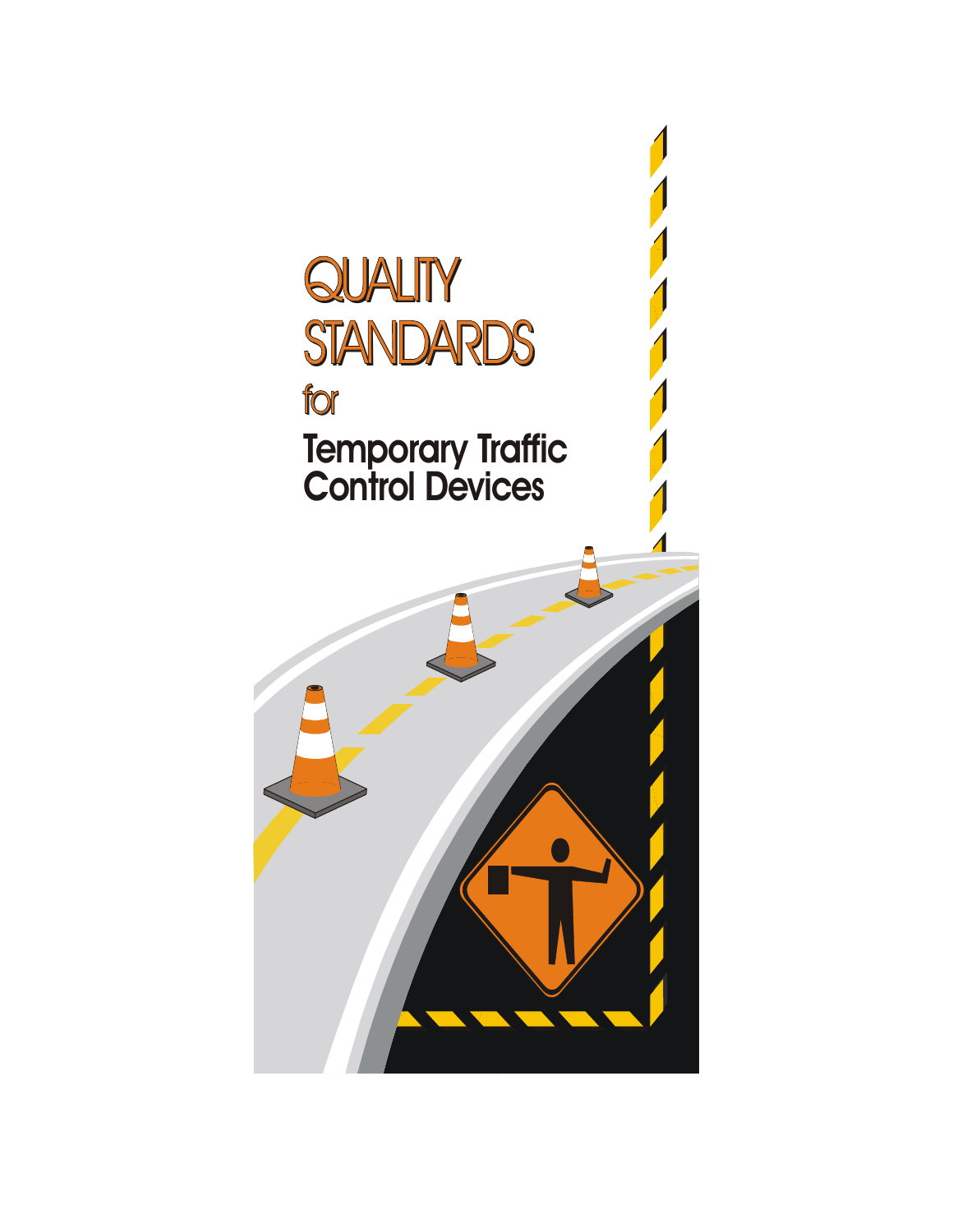# **Contents**

| Introduction                                |                         |
|---------------------------------------------|-------------------------|
| <b>Quality Requirements</b>                 | 2                       |
| <b>Quality Standards</b>                    | 2                       |
| General                                     | $\overline{2}$          |
| Barricades, Channelizing Devices, and Signs | $\overline{3}$          |
| <b>Warning Lights</b>                       | 3                       |
| <b>Flashing Arrow Panels</b>                | $\overline{4}$          |
| Changeable Message Signs                    | $\overline{4}$          |
| <b>Temporary Pavement Markings</b>          | 4                       |
| <b>Sign Coverings</b>                       | $\overline{\mathbf{5}}$ |
| Unacceptable Standards                      | 6-7                     |
| <b>Rejection Stickers</b>                   | 8-9                     |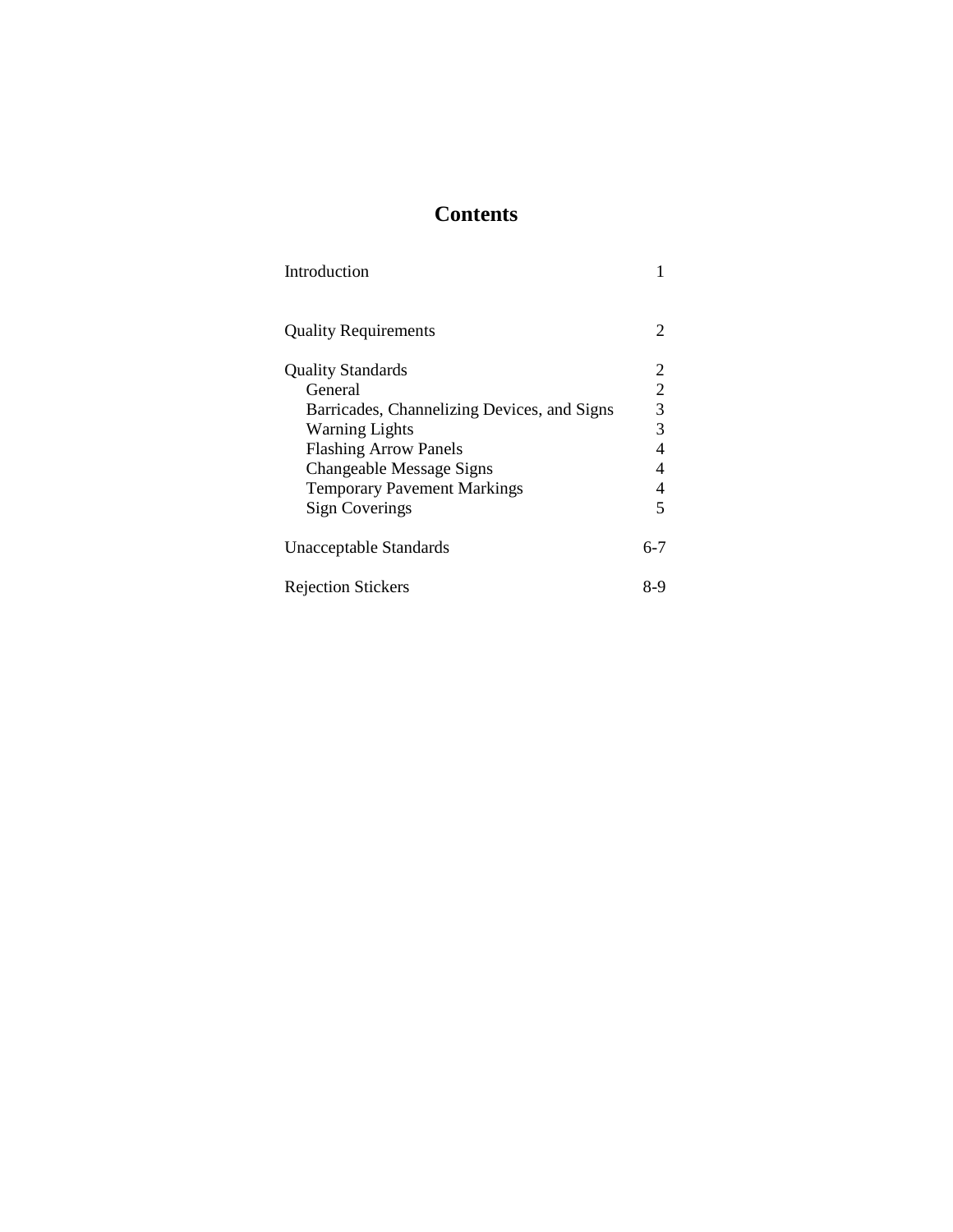## **Introduction**

Temporary traffic control devices are a necessary part of highway work zones. These devices are used to warn motorists of hazards, advise them of the proper path through the work area, delineate areas where they may not operate, and to separate them from workers and opposing traffic.

There are many factors that ensure the success of these functions; the performance and condition of each temporary traffic control device are two such factors. Whenever worn or damaged devices appear in a work zone, the general quality of the work zone deteriorates. This situation may reduce the level of safety provided to the workers, pedestrians, and traveling public due to the road users' loss of confidence in and compliance with the devices.

It is with this possibility in mind and to provide the means for complying with MUTCD Sec. 1A-05., Mo-DOT established the *Quality Standards for Temporary Traffic Control Devices* handbook. The quality standards contained herein are applicable to all temporary traffic control devices (e.g., impact attenuators, truck mounted attenuators, signs, channelizers, barricades, warning lights, changeable message signs, flashing arrow panels, work zone traffic signals, lighting units, temporary pavement marking, temporary traffic barrier, etc.) deployed on the state highway system. The end result of its effective application is a benefit to the well being of those who work in or navigate through work zones located on state highway right of way.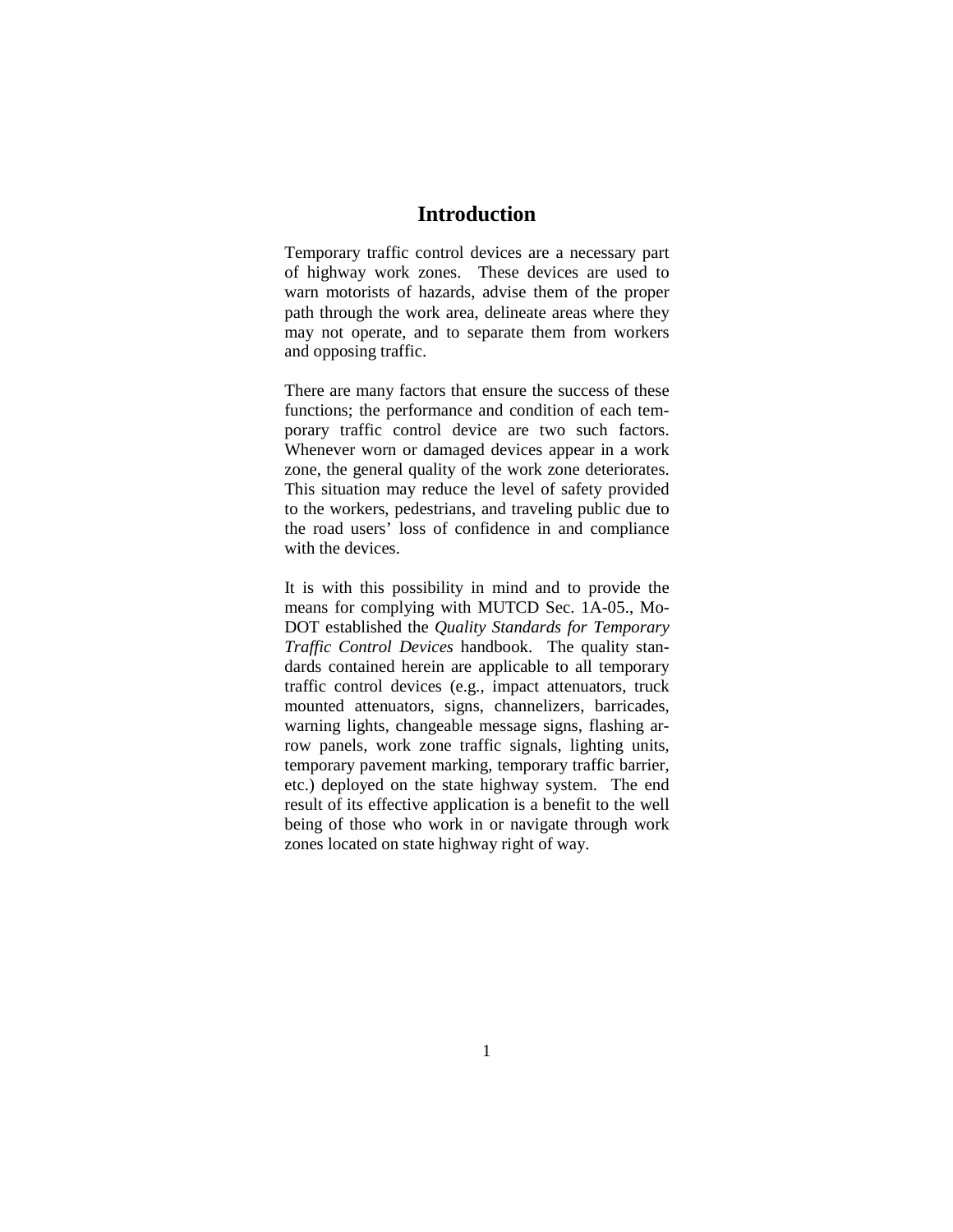### **Quality Requirements**

Temporary traffic control devices shall be installed and maintained in an acceptable condition. Unless specified otherwise, this requirement does not mandate the use of 'new' devices. However, it does necessitate the use of functional devices. Unacceptable devices shall be replaced or corrected in accordance with the contract documents or, in the absence of a contract, as directed by the department's representative.

## **Quality Standards**

The quality standards set forth in this publication should be used by those responsible for the installation, operation, maintenance, and inspection of temporary traffic control devices as a guide to determine if those devices are acceptable for use on the state highway system.

These standards should be applied at several stages: prior to delivery to the work zone, during initial setup, and routinely during the course of work. Such scrutiny will ensure the effectiveness of the temporary traffic control devices throughout the life of the work zone.

### **General**

All temporary traffic control devices shall be:

- In conformance with the requirements of the Manual on Uniform Traffic Control Devices (MUTCD) and MoDOT Standards.
- Installed and maintained at locations and in orientations that maximize safety and minimize disruption to traffic flow.
- Aligned with the road user's line of vision.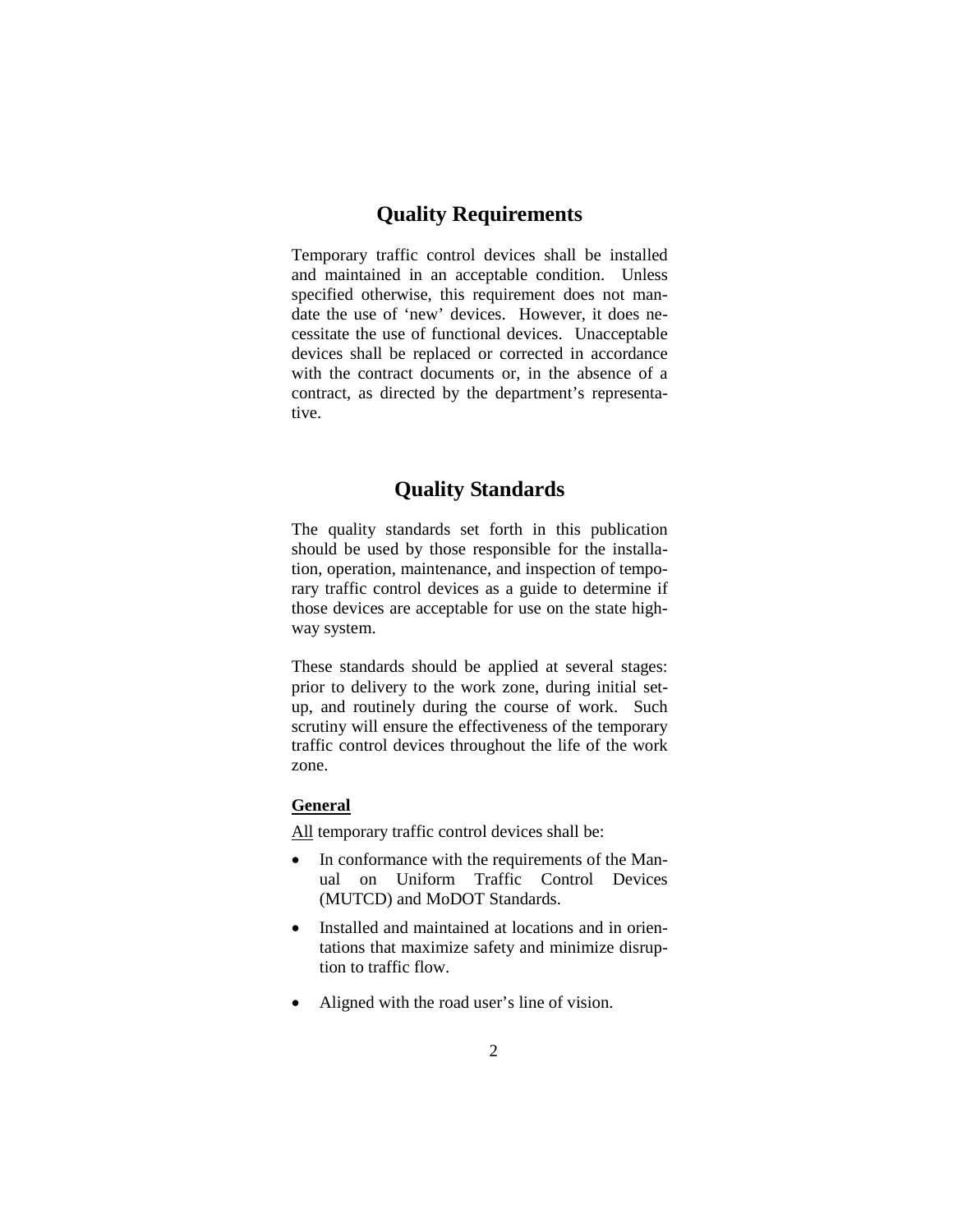- Positioned as to not obstruct other applicable traffic control devices.
- Free of any appreciable dents, holes, deformations, abrasions, tears, marks, stains, residues, fading, or other deficiencies that affect the operational performance of a device; or, are cause for failure of a device to conform with the requirements of the MUTCD or MoDOT standards to be considered crashworthy.
- Properly covered, turned, stowed, or removed when not in use.

#### **Barricades, Channelizing Devices, and Signs**

These devices shall be:

- Reasonably plumb to the pavement.
- Safely and neatly ballasted, as needed.
- Clearly visible and legible/distinguishable to approaching traffic during the day and, if applicable, at night.
- *Note: Refer to page 5 for sign covering practices and pages 6 and 7 for examples of unacceptable barricades, channelizing devices and signs.*

#### **Warning Lights**

These devices shall be:

- Visible from a distance of 3,000 feet on a clear night for Type A (low-intensity, flashing) and Type C (low-intensity, steady-burn) and from a distance of 1,000 feet on a sunny day without the sun directly on or behind the devices for Type B (high-intensity, flashing) warning lights.
- Illuminated at appropriate times.
- Securely affixed to the host.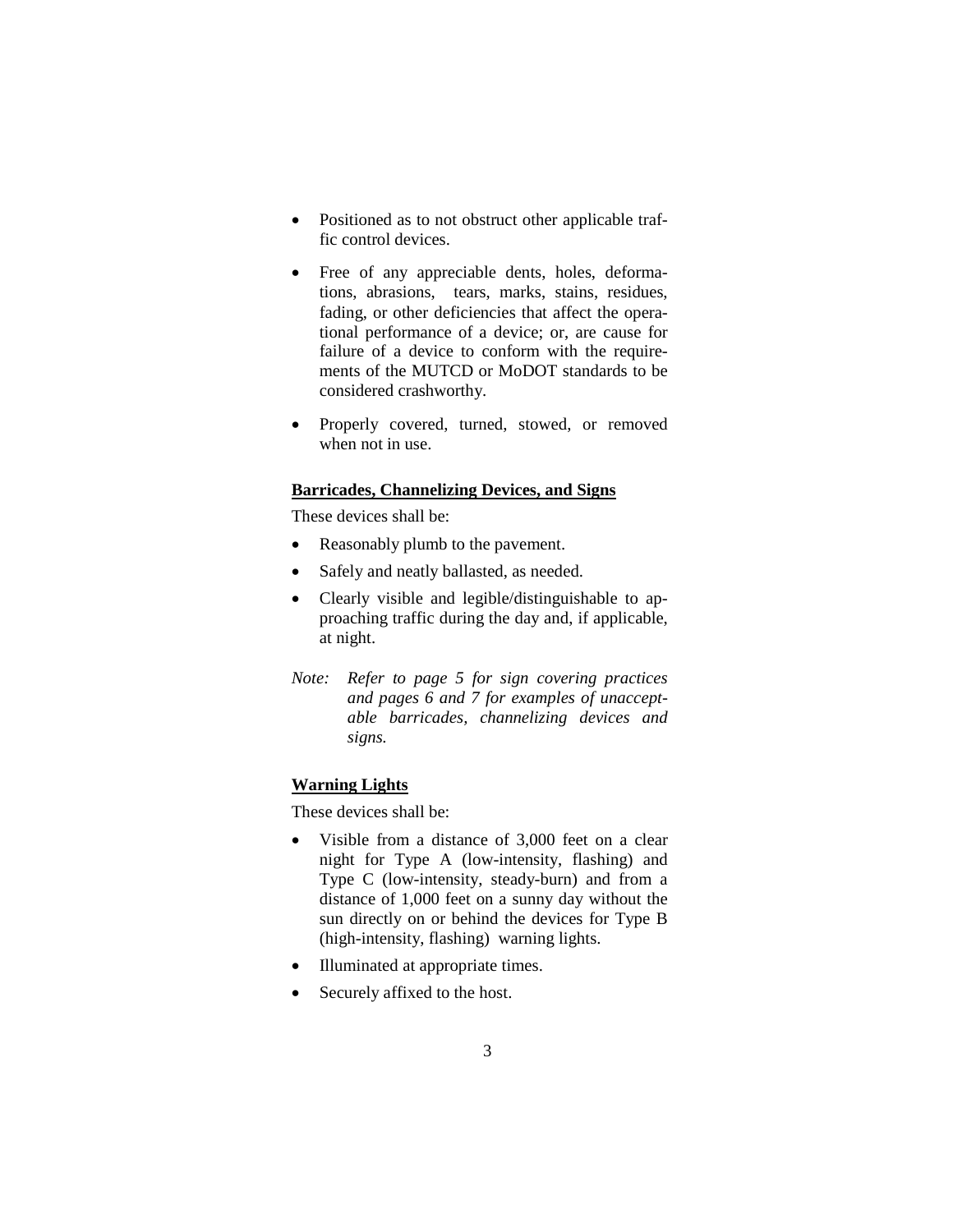#### **Flashing Arrow Panels**

These devices shall be/have:

- Functioning in the appropriate mode.
- No more than one lamp, of those to be energized, out in stem and no lamps out in the arrow head(s) when in the arrow (single- or double-headed) and no lamps out when in the caution (four corners) modes.
- Appropriately dimmed at night
- *Note: Any lamp drawing less than 60% of its original power draw or producing less than 60% of its original output is considered out.*

#### **Changeable Message Signs**

These devices shall be/have:

- Displaying the prescribed message at an appropriate cycle.
- Clearly legible to approaching traffic with minimal display abnormalities.
- Appropriately dimmed at night.

#### **Temporary Pavement Markings**

These devices shall be:

- In place at applicable times.
- Reasonably aligned longitudinally.
- Clearly visible to approaching traffic during the day and night.
- Completely removed when no longer applicable.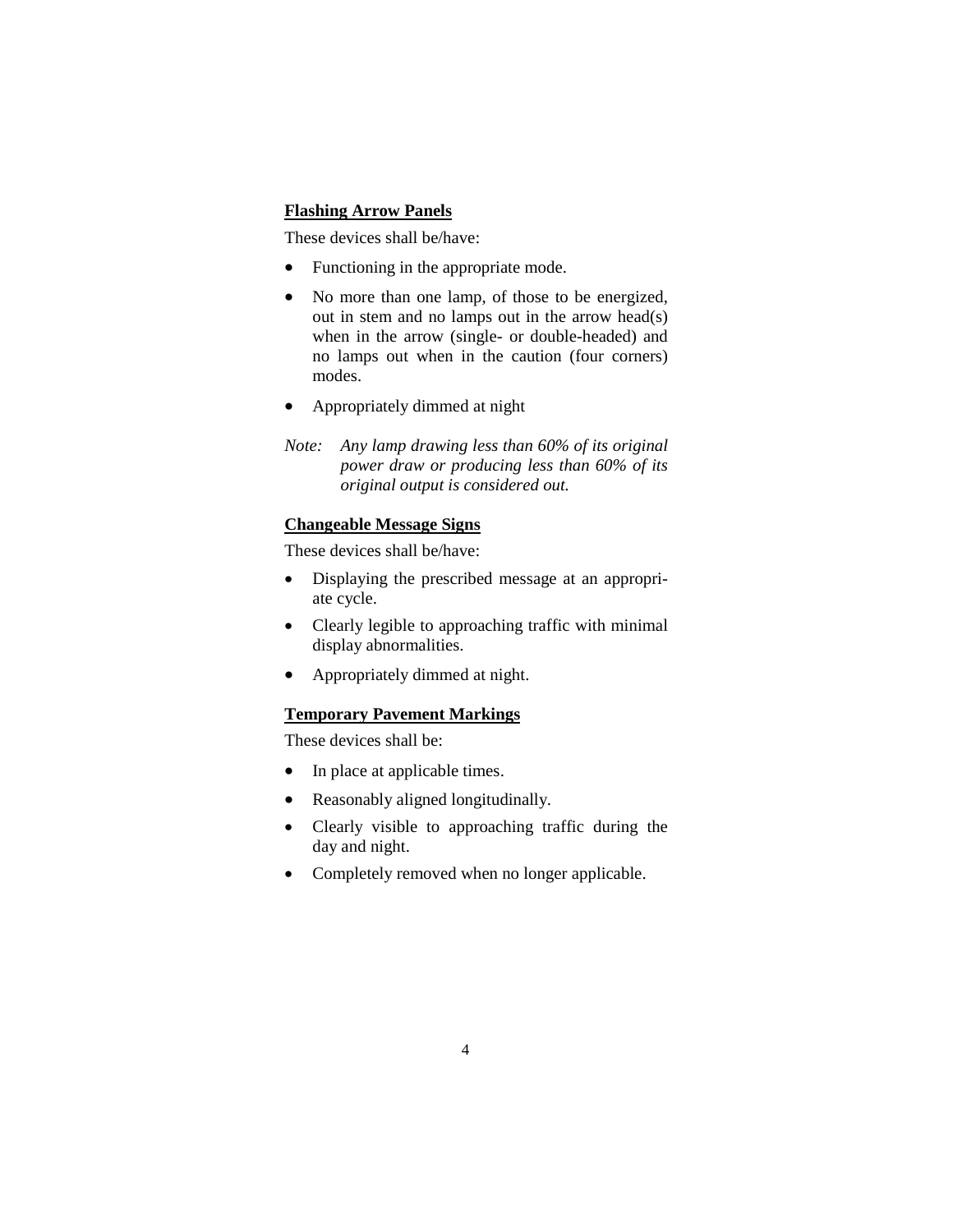#### **Sign Coverings**

These items shall be:

- Sized to match the sign to be covered
- Positioned to cover most of the sign face.
- Designed to prevent "bleed through" of the covered sign and damage to the permanent sign installation.
- Constructed with non-metallic handles.
- Adequately secured to the host sign assembly.

*The following are examples of acceptable sign covering practices.*

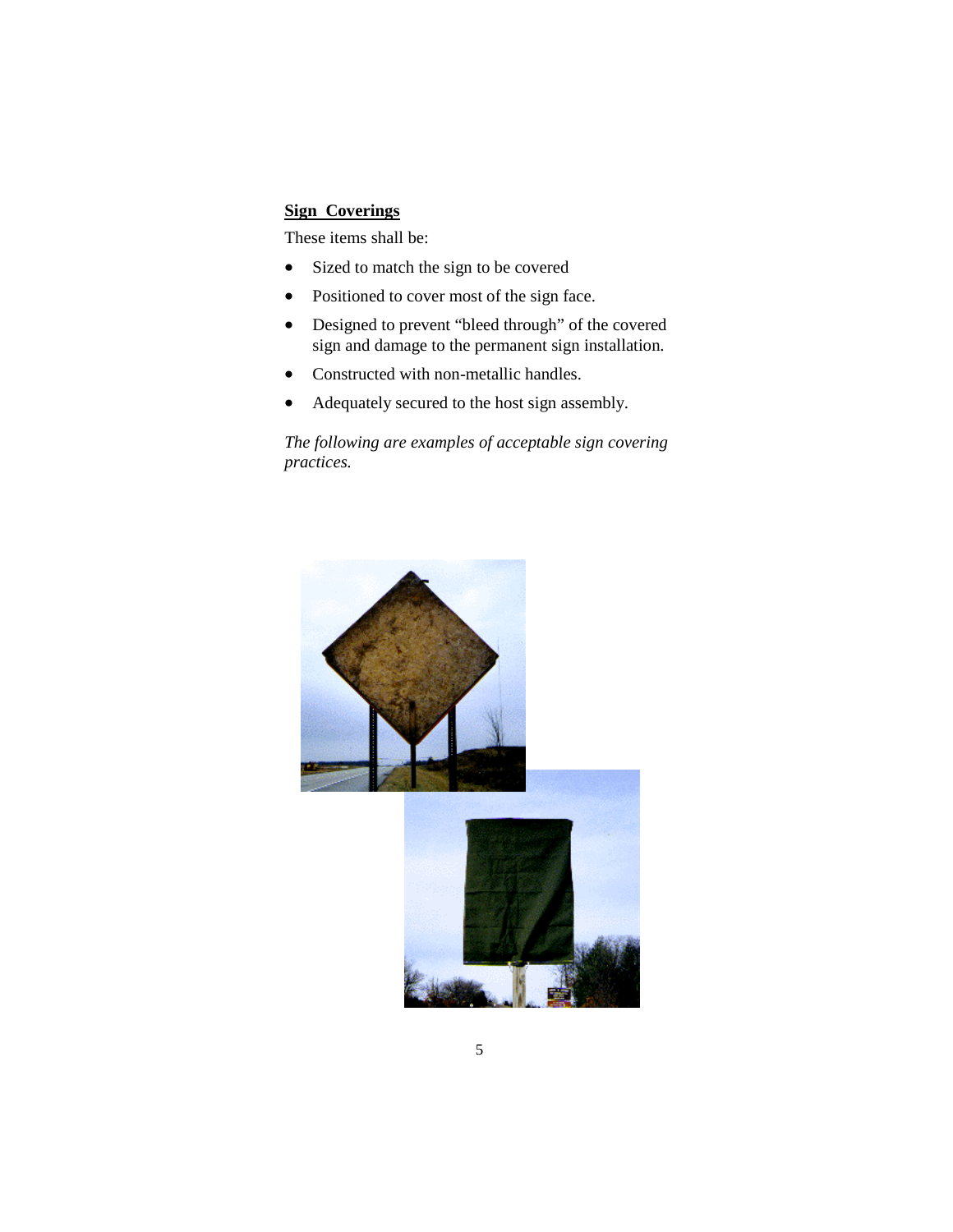# **Unacceptable Standards**

*Shown below are examples of unacceptable temporary traffic control devices. These examples apply to all such devices.*



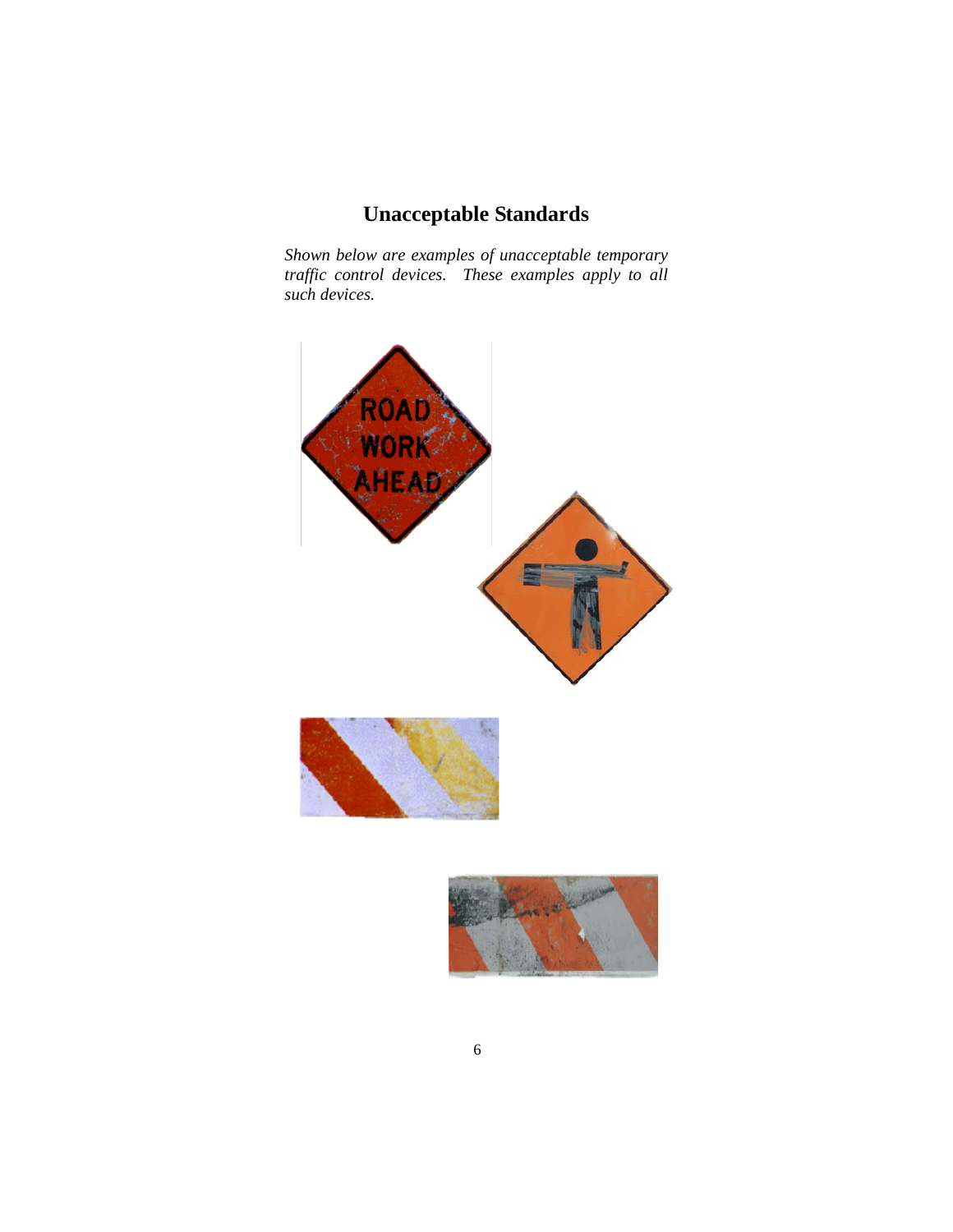# **Unacceptable Standards**

*Shown below are examples of unacceptable temporary traffic control devices. These examples apply to all such devices.*



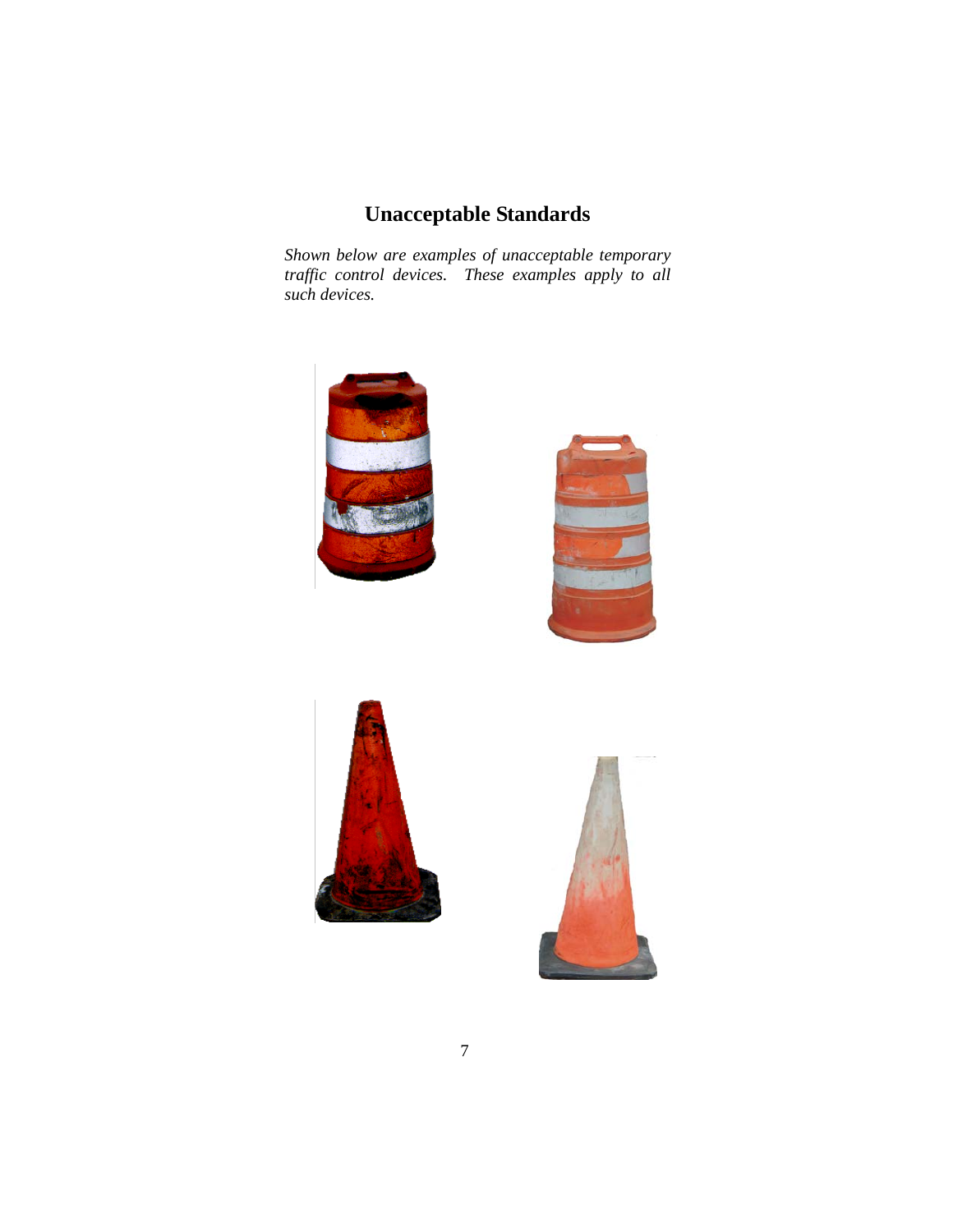## **Rejection Stickers**

REJECTED stickers (shown below), with appropriate month and year designated, may be used by MoDOT personnel to identify unacceptable temporary traffic control devices. For barricades, channelizing devices, and signs, the sticker should be located on the front-, left-, and lower-most retroreflective area on the device. For other devices, the sticker should be located in a conspicuous place on the device.



R11-52 REJECTED Decal *(Order No: . MoDOT 46)*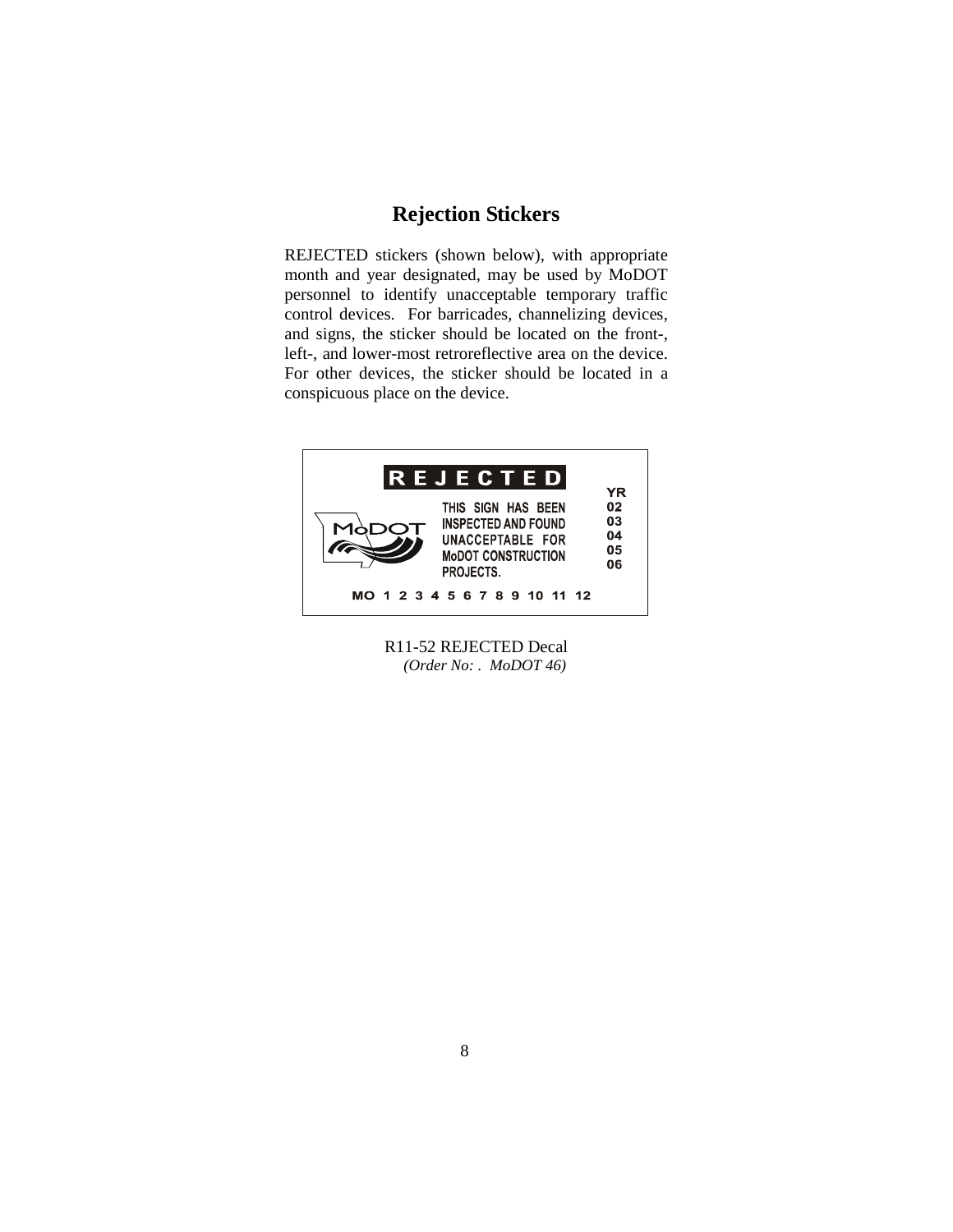# **Rejection Stickers**

*Shown below are examples of rejection sticker locations.*